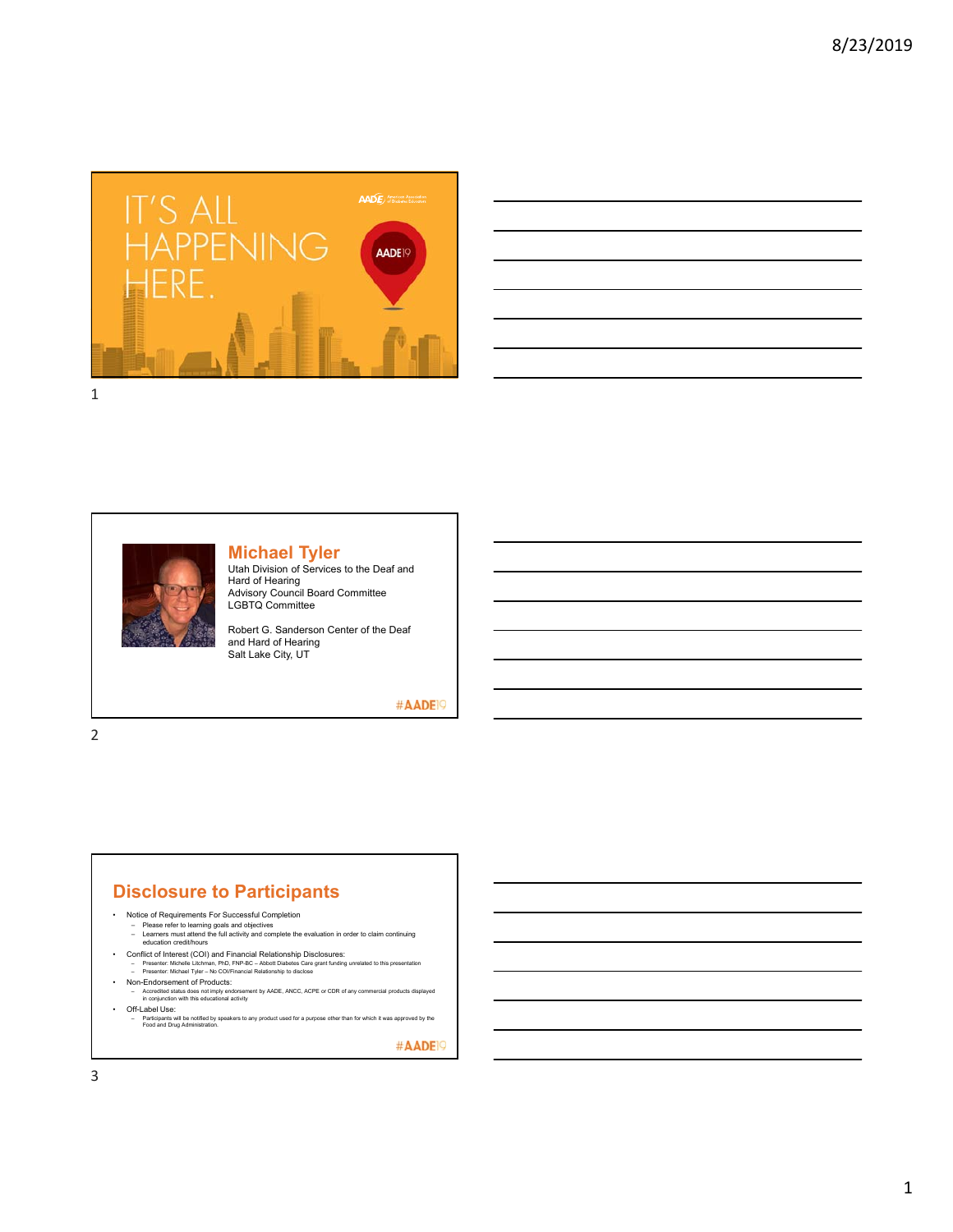# **Optimizing Diabetes Education in Deaf and Hard of Hearing Populations**

Michelle L. Litchman Michael Tyler

#AADE<sup>19</sup>

4





- Approximately 48 million (about 20%) Adults in the United States have significant hearing loss.
- The difference between:<br>- <u>deaf</u> (hard-of-hearing but can speak English)

– **Deaf** (ASL is first language, English is a second language)

• https://research.gallaudet.edu/Demographics/deaf-US.php $\mathsf{AP}$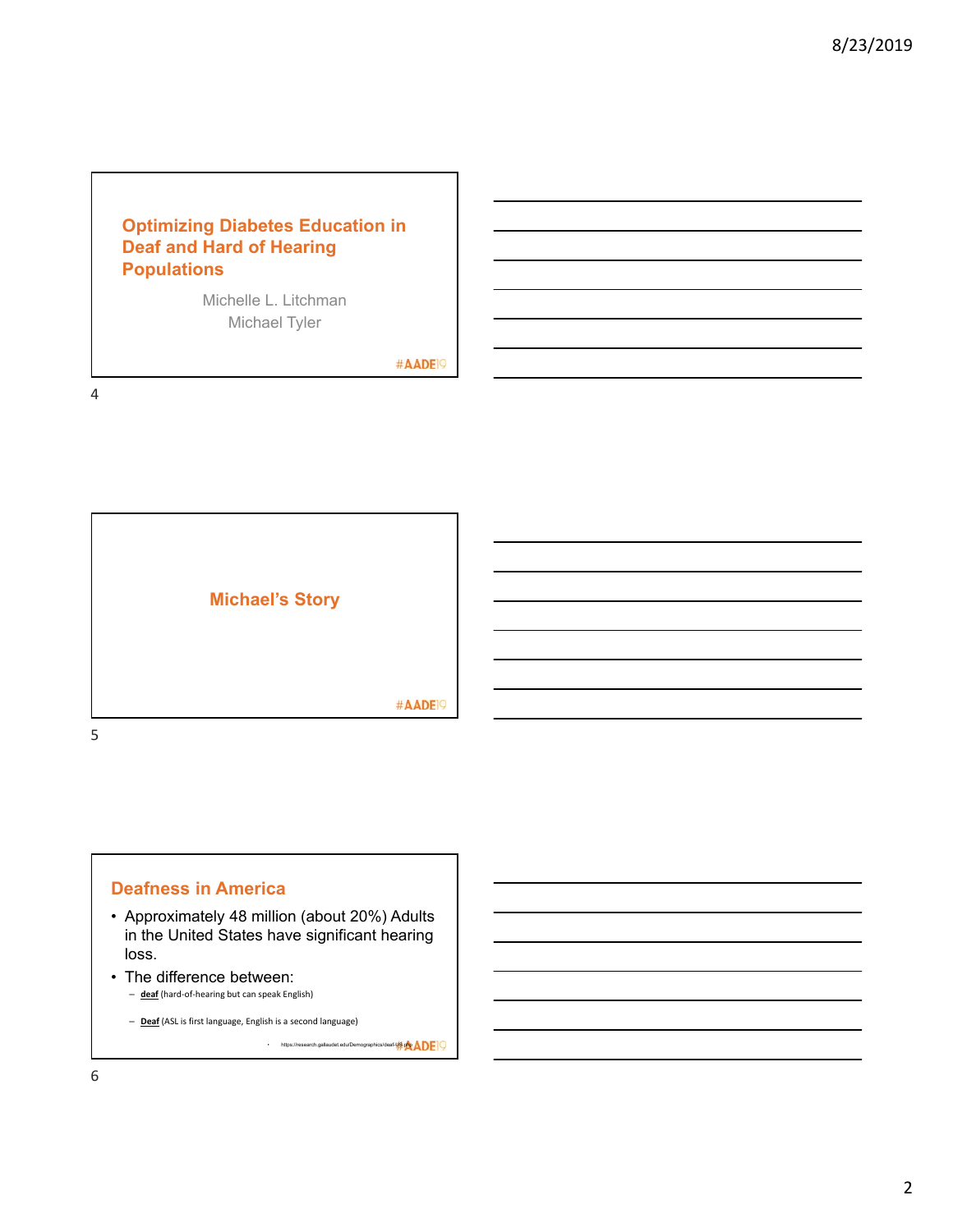#### **American Deaf Culture**

- Supports vision as the primary sense for communication at school, in the home, and community
	- Not lip‐reading
	- Some deaf people can speak with or without voice
- Value children who are deaf as future deaf people – Language Equality & Acquisition for Deaf Kids (LEAD‐K)
- Encourages use of ASL, but also bilingual ASL/English

#AADE<sup>19</sup>

7

#### **American Deaf Culture**

- Communication behaviors
	- Constant eye contact
	- Turn taking
- Unique strategies to get a person's attention
	- Gently tapping on shoulder
	- Waving
	- Flicking a light switch
	- Tapping the table

#AADE<sup>19</sup>

8

#### **Communication Challenges**

- Fear
- Mistrust
- Frustration
- Miscommunication or lack of communication
	- Misunderstanding

– Confusion

• Lieu et al (2007) Dermatology Nursing/Dermatology Nurses'<br>• Pereira & Fortes (2010) doi: 10.1353/aad.0.0128<br>• Scheier (2009) The Journal of the New York State Nurses'<br>Association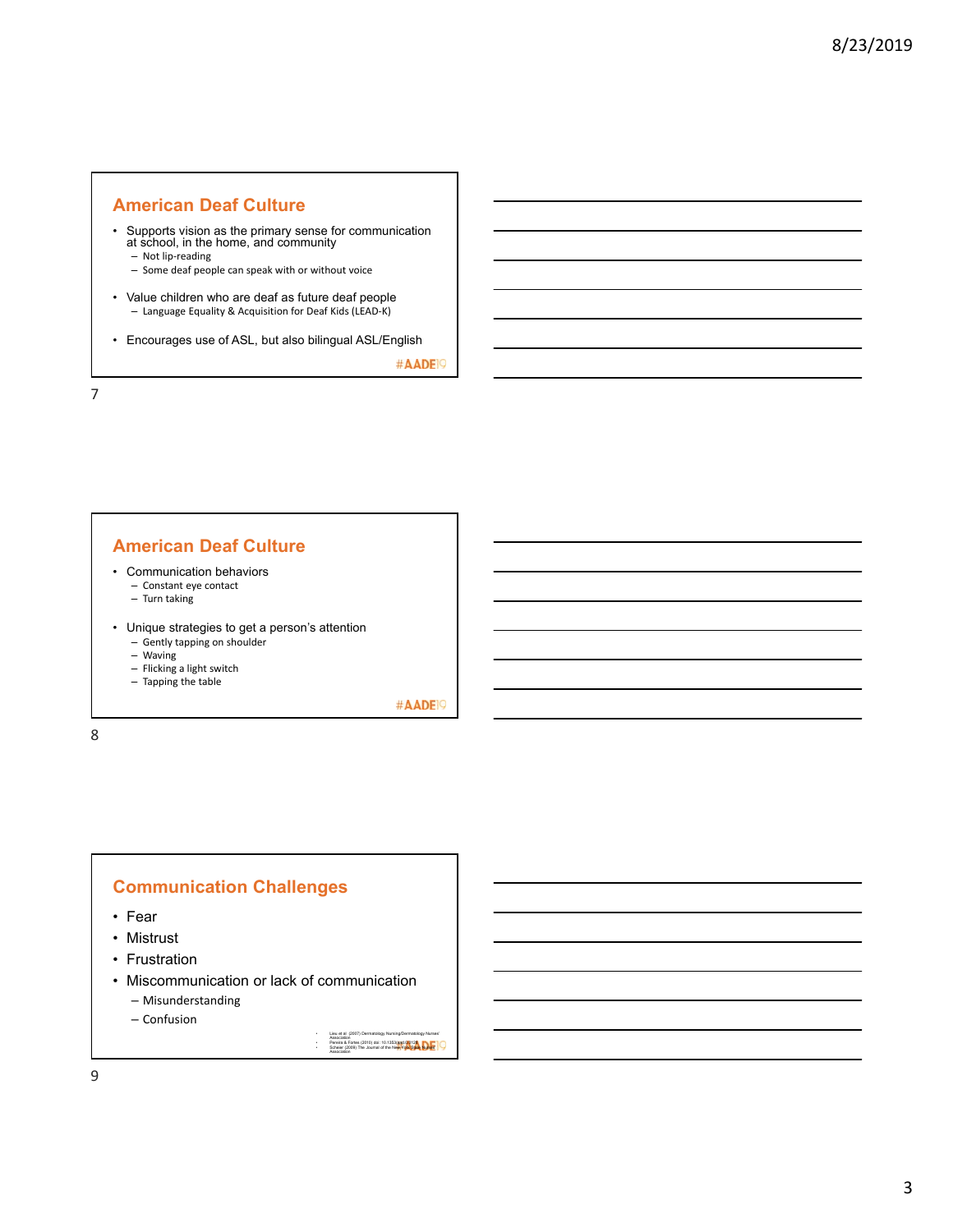# **Communication with Hard of Hearing**

- English
- Sign Language
- Technology-mediated
	- CART
	- Captel
	- Live Transcribe

#AADE<sup>19</sup>

10





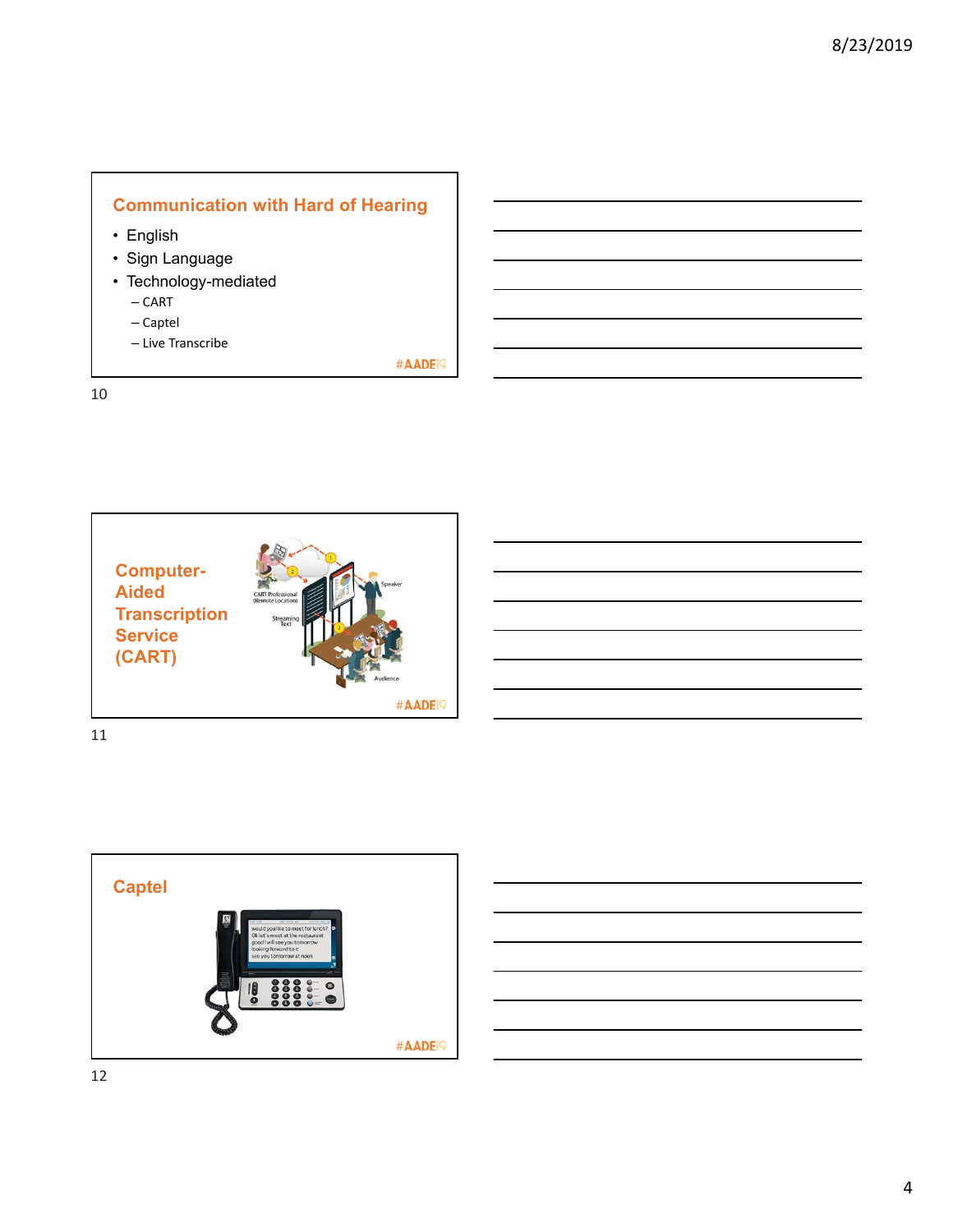



# **Communication with Deaf Individuals**

- Sign Language
- Lip-Reading
- Written English

#AADE<sup>19</sup>

14

# **Communication with Deaf Individuals**

- Sign Language
- Lip-Reading
- Written English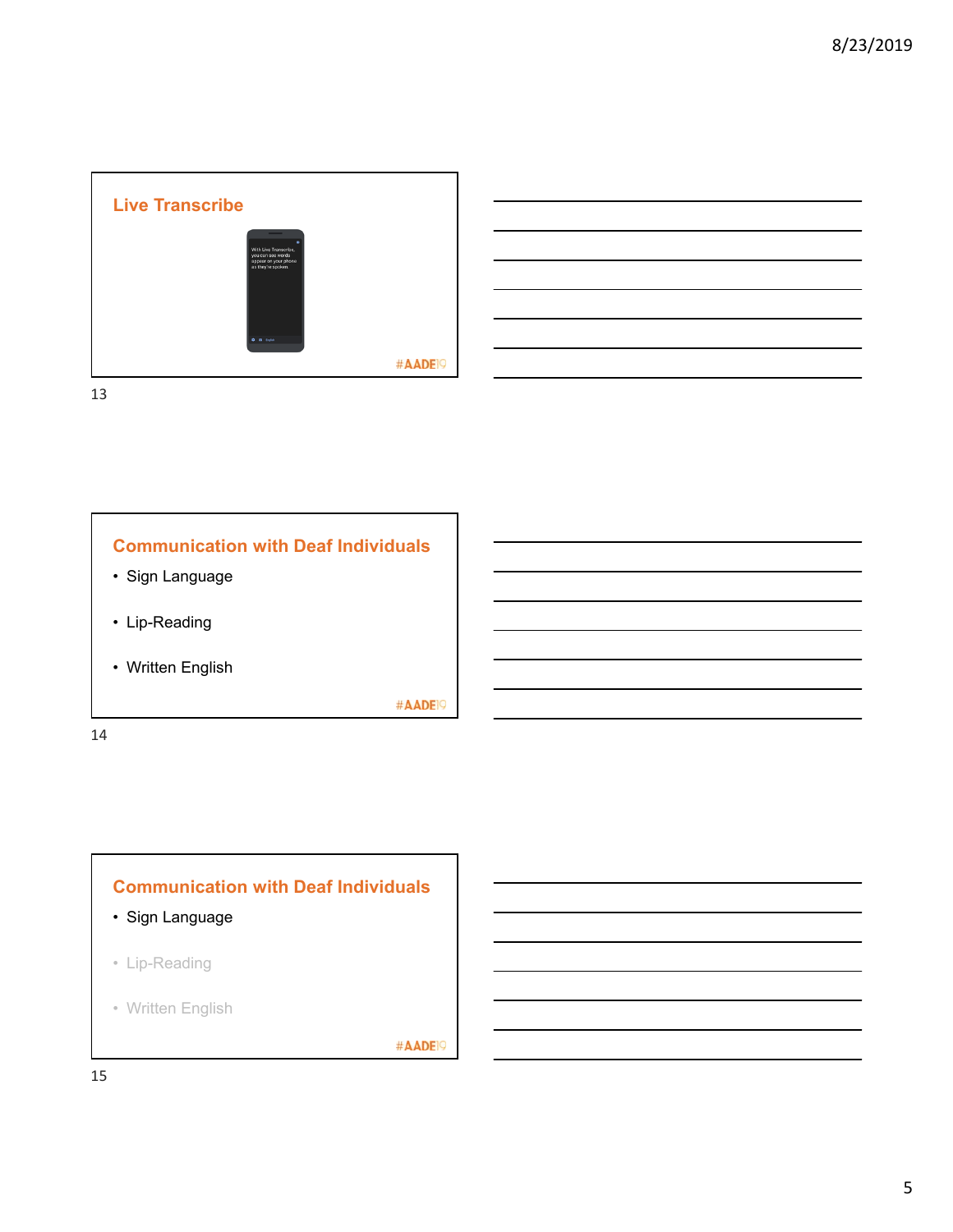# **Sign Language**

- Visual language
- Brain processes linguistic information through the eyes
- Grammatically complex
- Shape, placement, movement of hands and facial expression, and body language

#AADE<sup>19</sup>

16



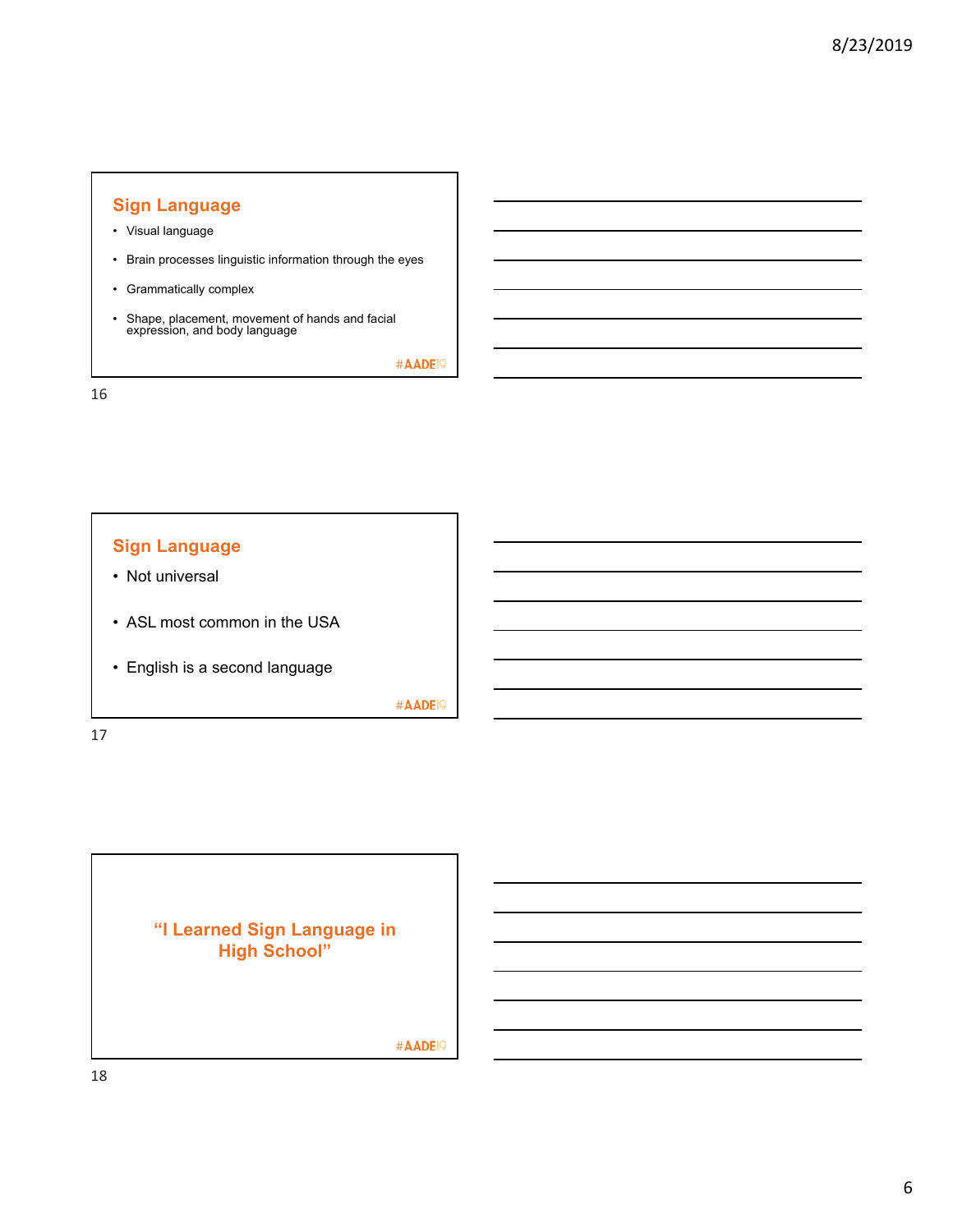

|                                                             | the contract of the contract of the contract of the contract of the contract of  |  |  |
|-------------------------------------------------------------|----------------------------------------------------------------------------------|--|--|
|                                                             |                                                                                  |  |  |
| <u> 1989 - Johann Stoff, amerikansk politiker (d. 1989)</u> |                                                                                  |  |  |
|                                                             |                                                                                  |  |  |
|                                                             | ,我们也不会有什么。""我们的人,我们也不会有什么?""我们的人,我们也不会有什么?""我们的人,我们也不会有什么?""我们的人,我们也不会有什么?""我们的人 |  |  |
|                                                             | ,我们也不会有什么?""我们的人,我们也不会有什么?""我们的人,我们也不会有什么?""我们的人,我们也不会有什么?""我们的人,我们也不会有什么?""我们的人 |  |  |
|                                                             |                                                                                  |  |  |

19



# **Communication with Deaf Individuals**

- Sign Language
- Lip-Reading
- Written English

#AADE<sup>19</sup>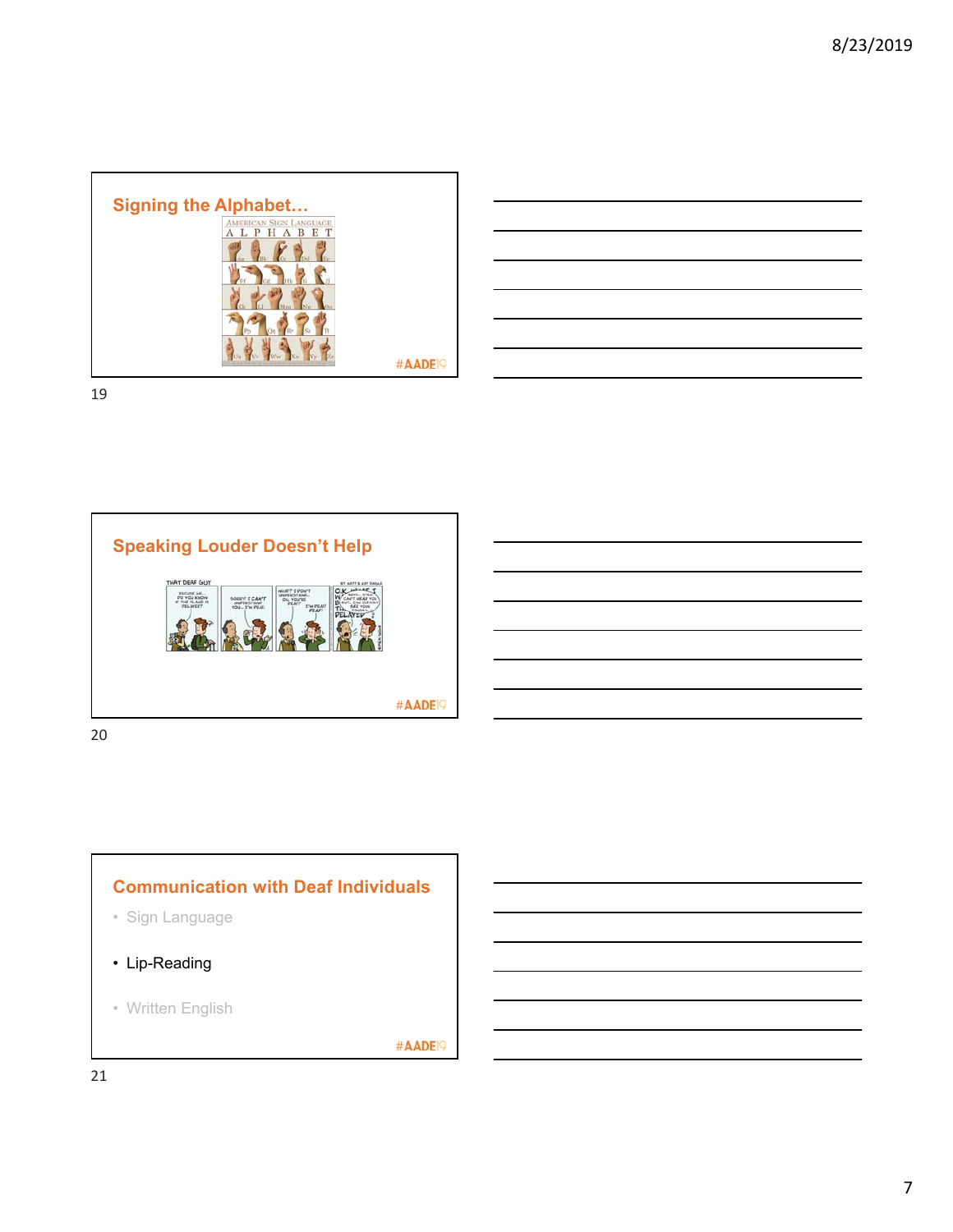# **Lipreading**

- Not standard
- Only 30-45% of lipreading is understood



22



23

# **Communication with Deaf Individuals**

- Sign Language
- Lip-Reading
- Written English

#AADE<sup>19</sup>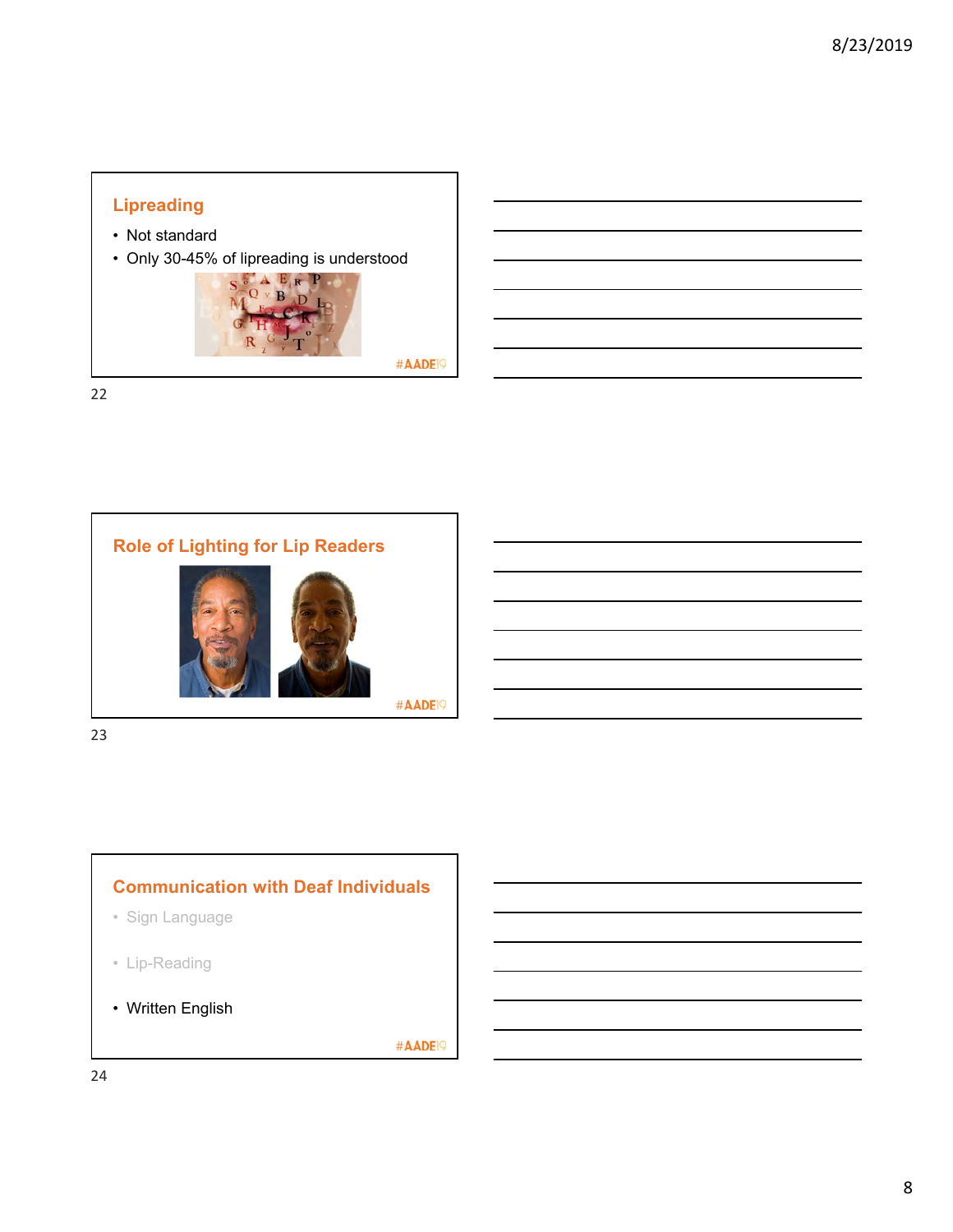## **Written English**

- Note writing limited by language literacy
	- ASL has it's own grammar structure, uses facial expressions, etc.
	- Phonetic issues
		- Twelve
		- Wletve

#AADE<sup>19</sup> • Pollard (2009) doi: 10.1037/a0015772

25

# **Communication: Deaf & Blind**

- ProTactile
	- Tactile fingerspelling
	- Speechreading
	- Screen Braille Communicator
- TTY with Braille display

#AADE<sup>19</sup>

26

#### **American Disabilities Act**

- Signed by President George W. Bush <<YEAR>>
- Comprehensive civil rights legislation that prohibits discrimination
- Guarantees people with disabilities have the same opportunities as everyone else
- Deaf Individuals have the right to have – Programs, services and activities be accessible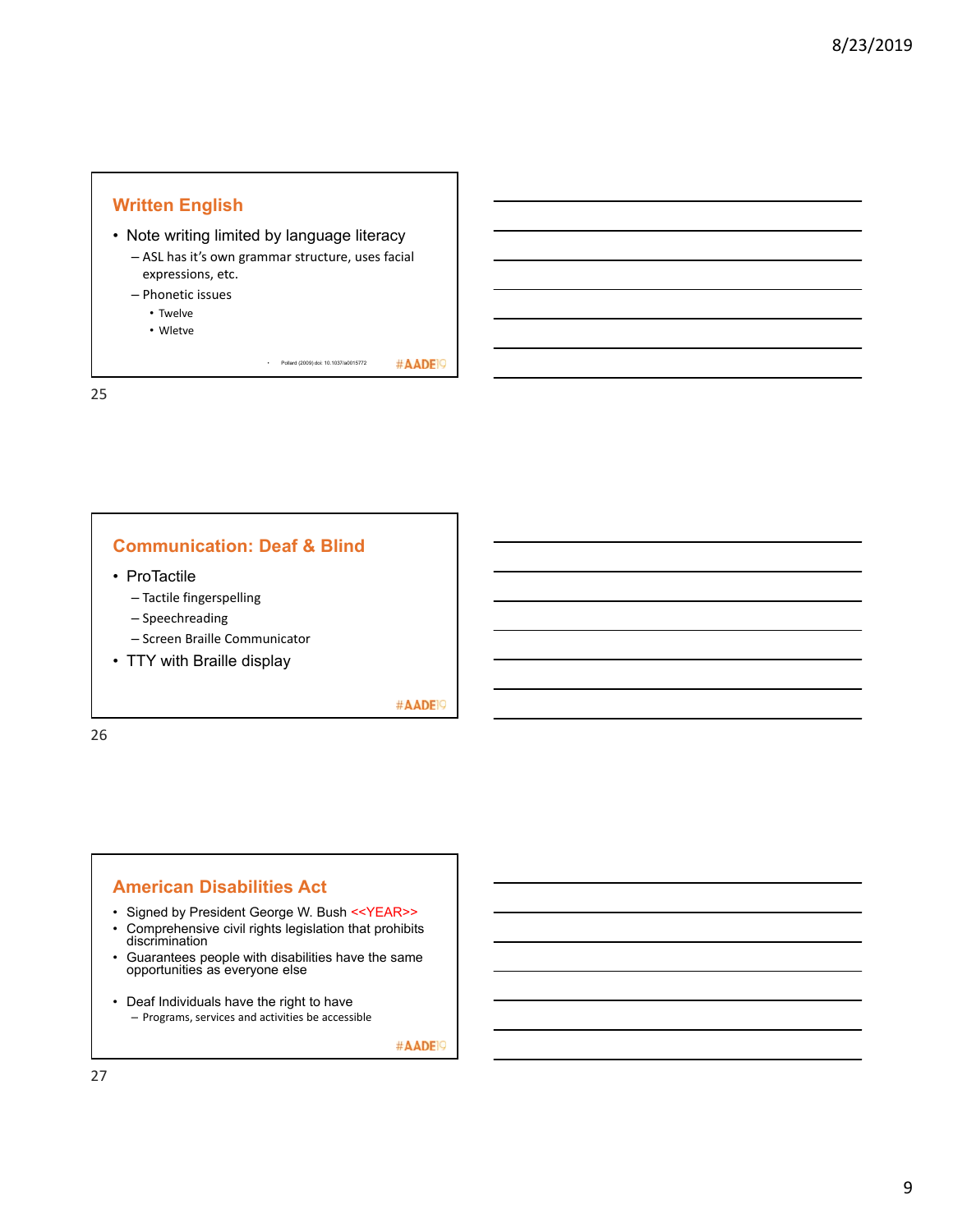# **Relying on Friends/Family**

- Breach of confidentiality
- Lack of medical signs
- Emotional connectedness

### #AADE<sup>19</sup>

28



# **Michelle L. Litchman**

PhD, FNP-BC, FAANP Nurse Practitioner | Researcher

Assistant Professor University of Utah Salt Lake City, UT

#AADE<sup>19</sup>

**Improving Communication in the Office** #AADE<sup>19</sup>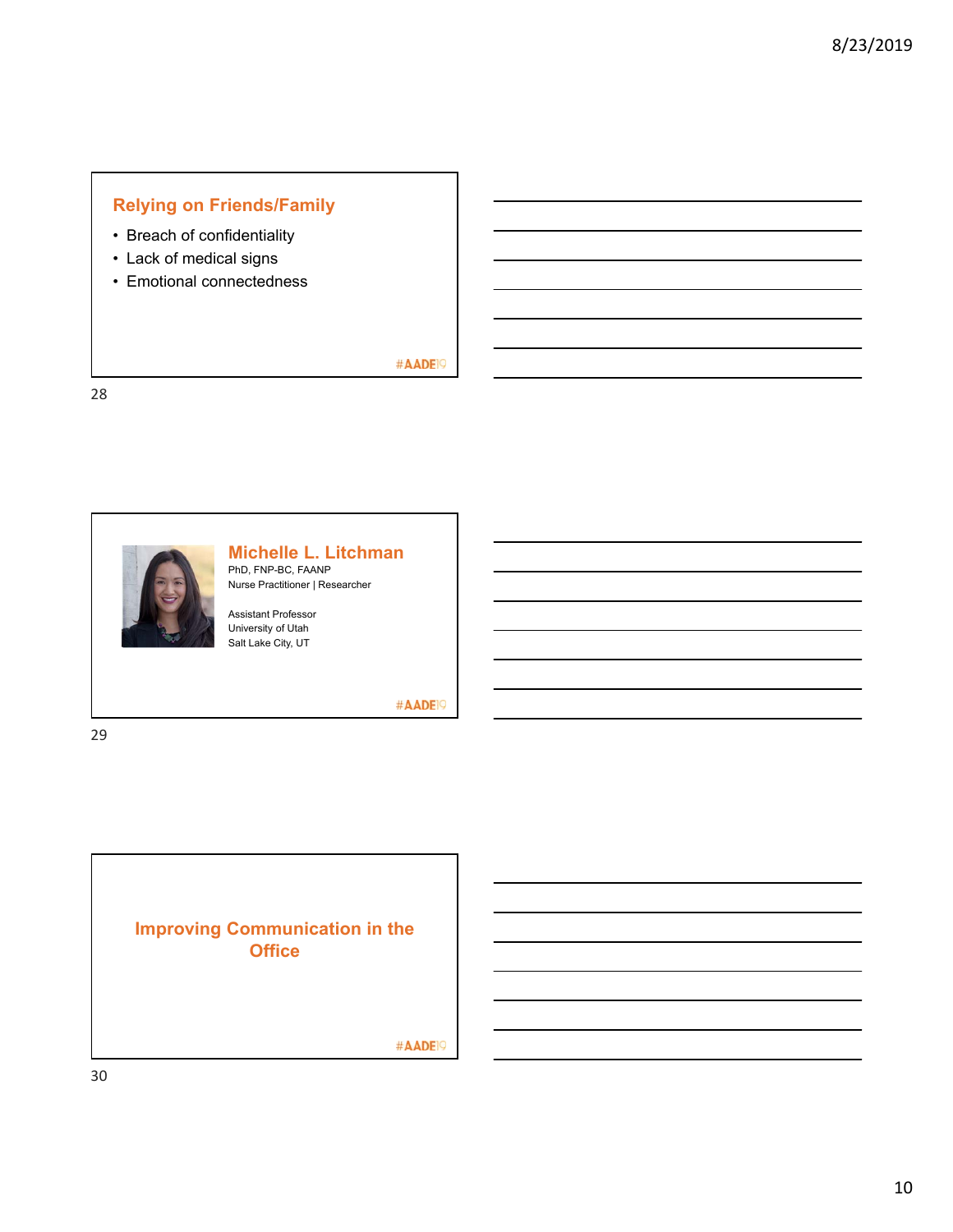# **Deaf Awareness Training** • Schedulers • Front staff • Medical Assistants • Providers

• https://bjgp.org/content/bjgp/65/631/95.full.pdf  $\#$  ADE

# **Pre-Office**

- Scheduling appointments – Online or SMS booking
- System for scheduling interpreters

#AADE<sup>19</sup>

32

31

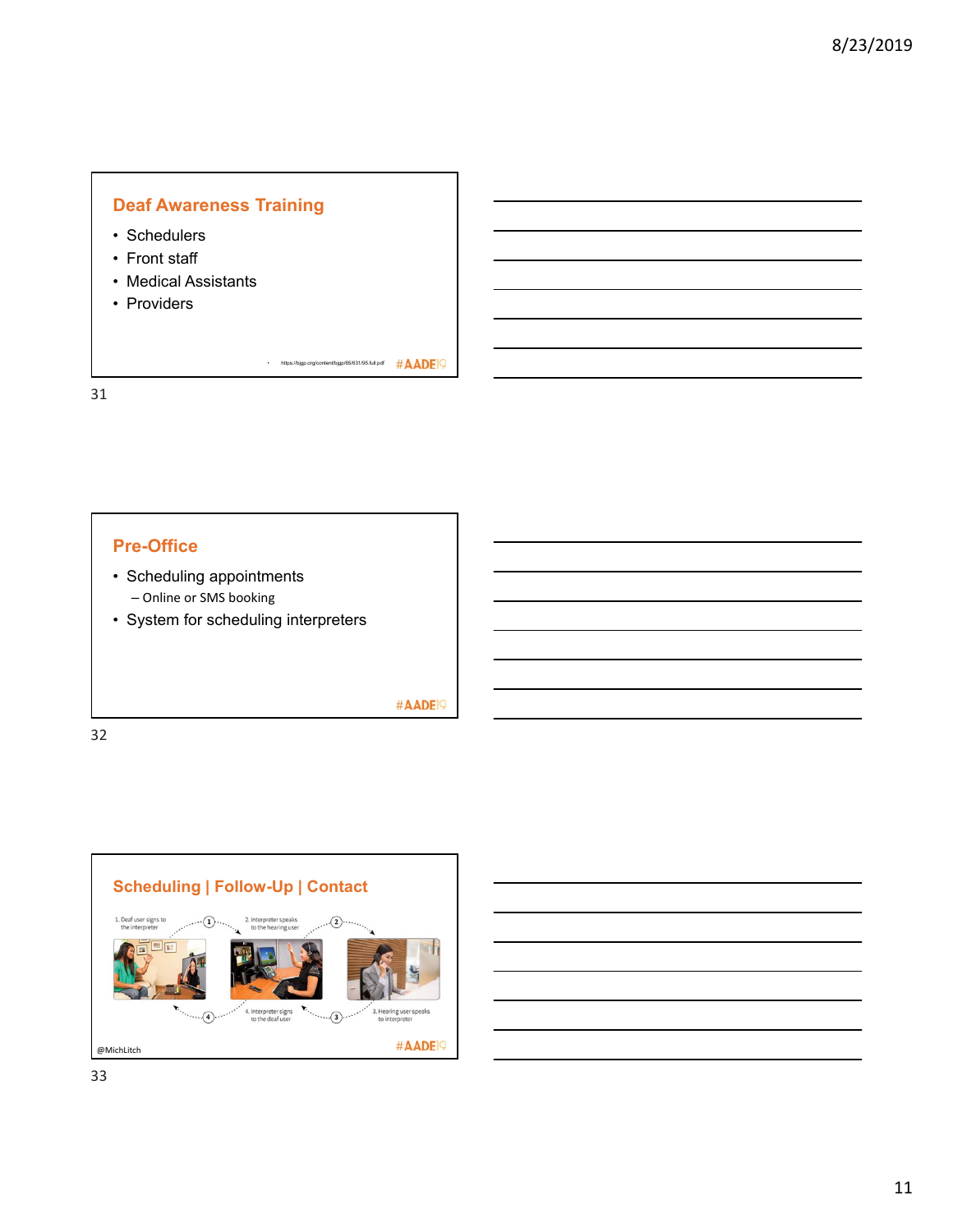#### **Office Visit**

- Understand preferred mode of communication – Note interpreter needs in chart
- Visual alerts – Meet them in the waiting room
- Take your time – Often requires twice the amount of time

#AADE<sup>19</sup>

34



35

#### **Interpreters**

- Requires advanced planning
- Qualified (Registry of Interpreters for the Deaf)
- Bound by code of ethics – Not necessarily medically trained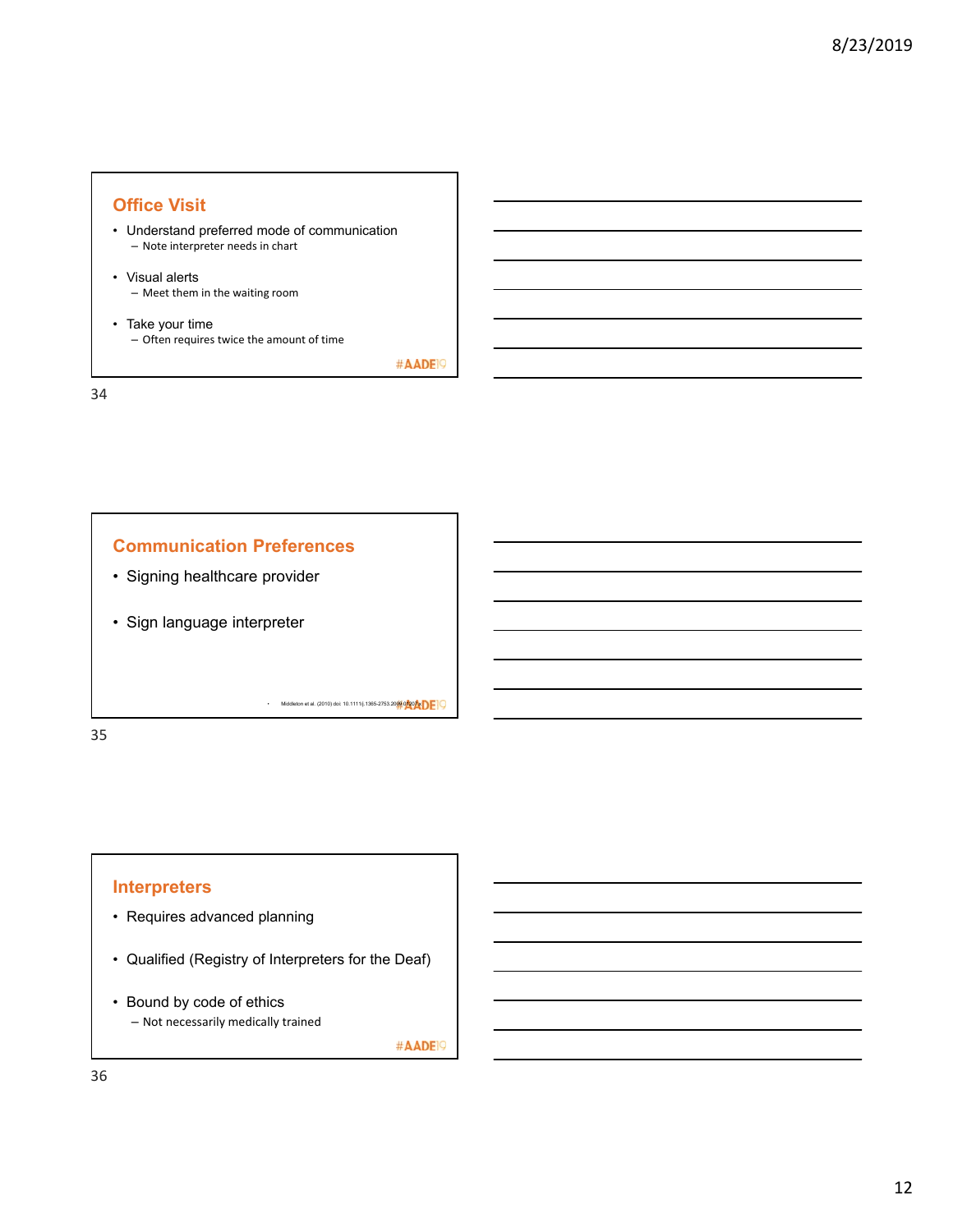#### **Interpreter Etiquette**

- Interpreter waits outside
- Address the patient first, not interpreter
- Interpreter positioning
- Maintain eye contact
- Use a large room with good lighting
- Speak in segments
- Ask for feedback

#AADE<sup>19</sup>

37

#### **Interpreter Etiquette**

- Interpreters cannot fill out paperwork for the patient
- Use consistent terminology
	- Grams vs servings vs portions
	- Glucose vs sugar
- Schedule enough time

#AADE<sup>19</sup>

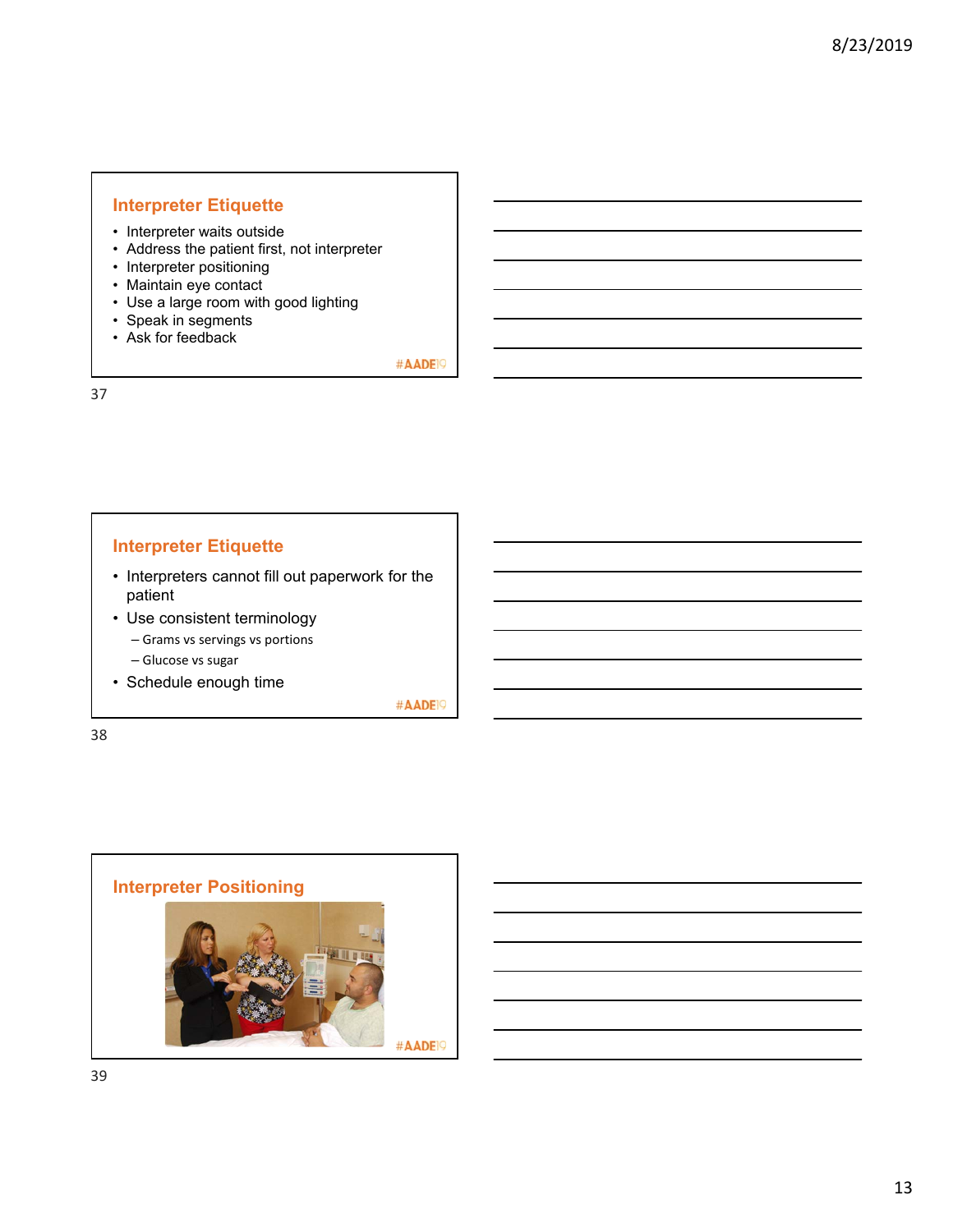





41

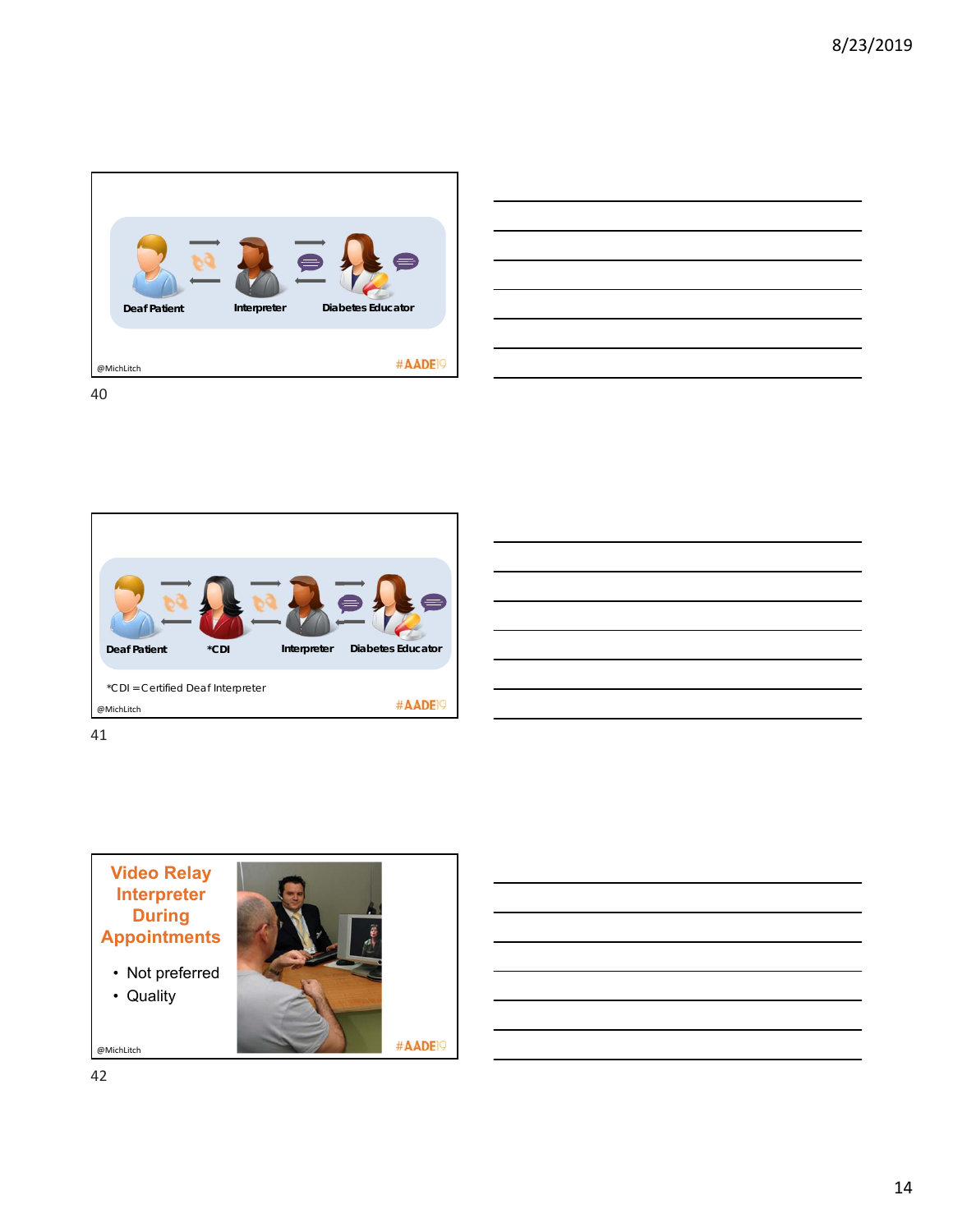

| the contract of the contract of the contract of the contract of the contract of the contract of the contract of      |  |
|----------------------------------------------------------------------------------------------------------------------|--|
| <u> 1989 - Andrea Andrew Maria (h. 1989).</u>                                                                        |  |
| <u> Liberal Andrew Maria (1989)</u>                                                                                  |  |
|                                                                                                                      |  |
| <u> 1989 - Andrea Santa Andrea Andrea Andrea Andrea Andrea Andrea Andrea Andrea Andrea Andrea Andrea Andrea Andr</u> |  |
|                                                                                                                      |  |
|                                                                                                                      |  |

43





- Visual handouts
- Pictograms

#AADE<sup>19</sup>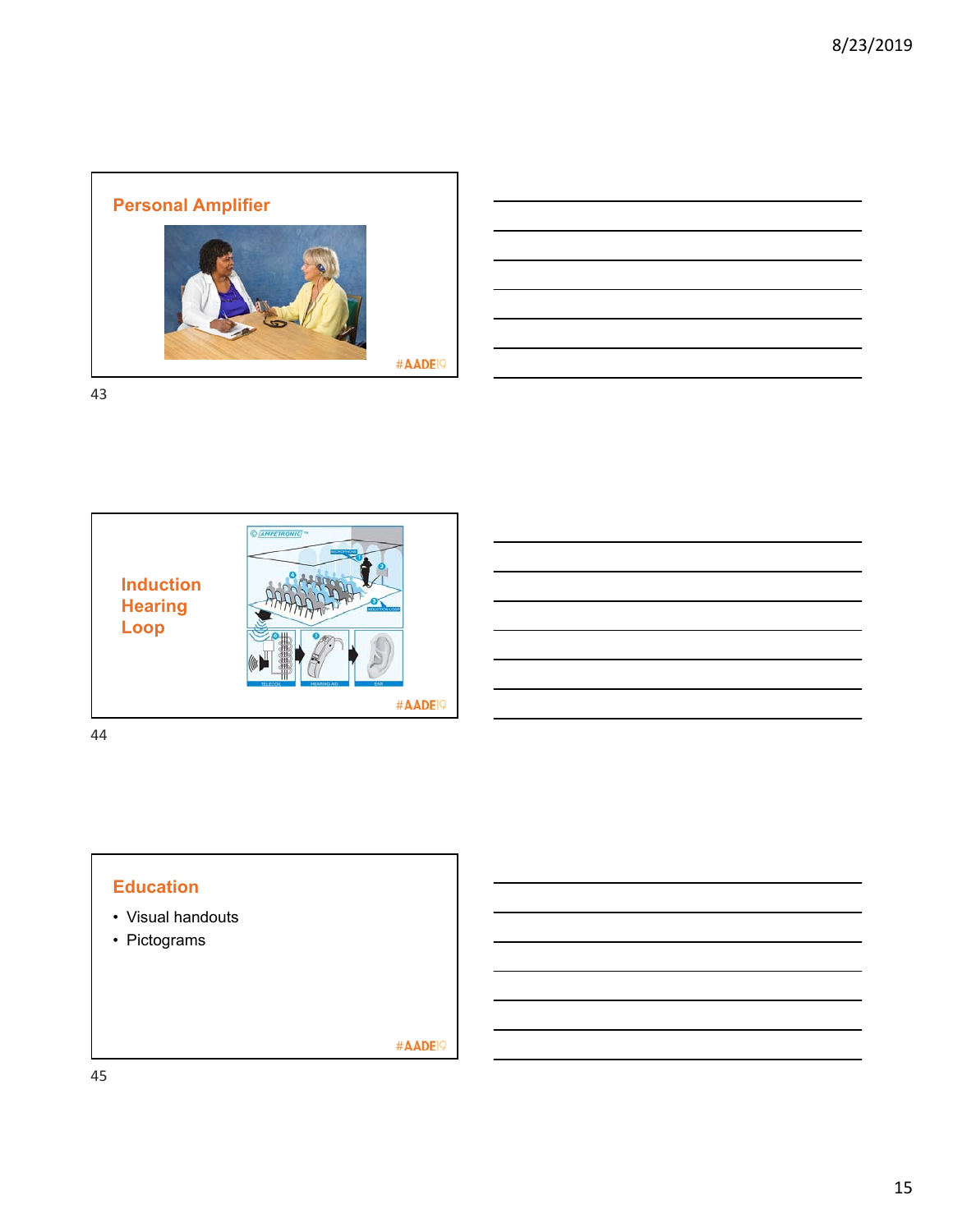



46

#### **After the Visit**

- Assess communication at home
	- Text
	- Email
	- Patient Portal
	- Video Phone / Relay
- Urgent Issues
	- Okay to leave a message
	- Letters may not work

#AADE<sup>19</sup>

47

#### **Video-Based Education**

- Interpreter
- Closed captioning